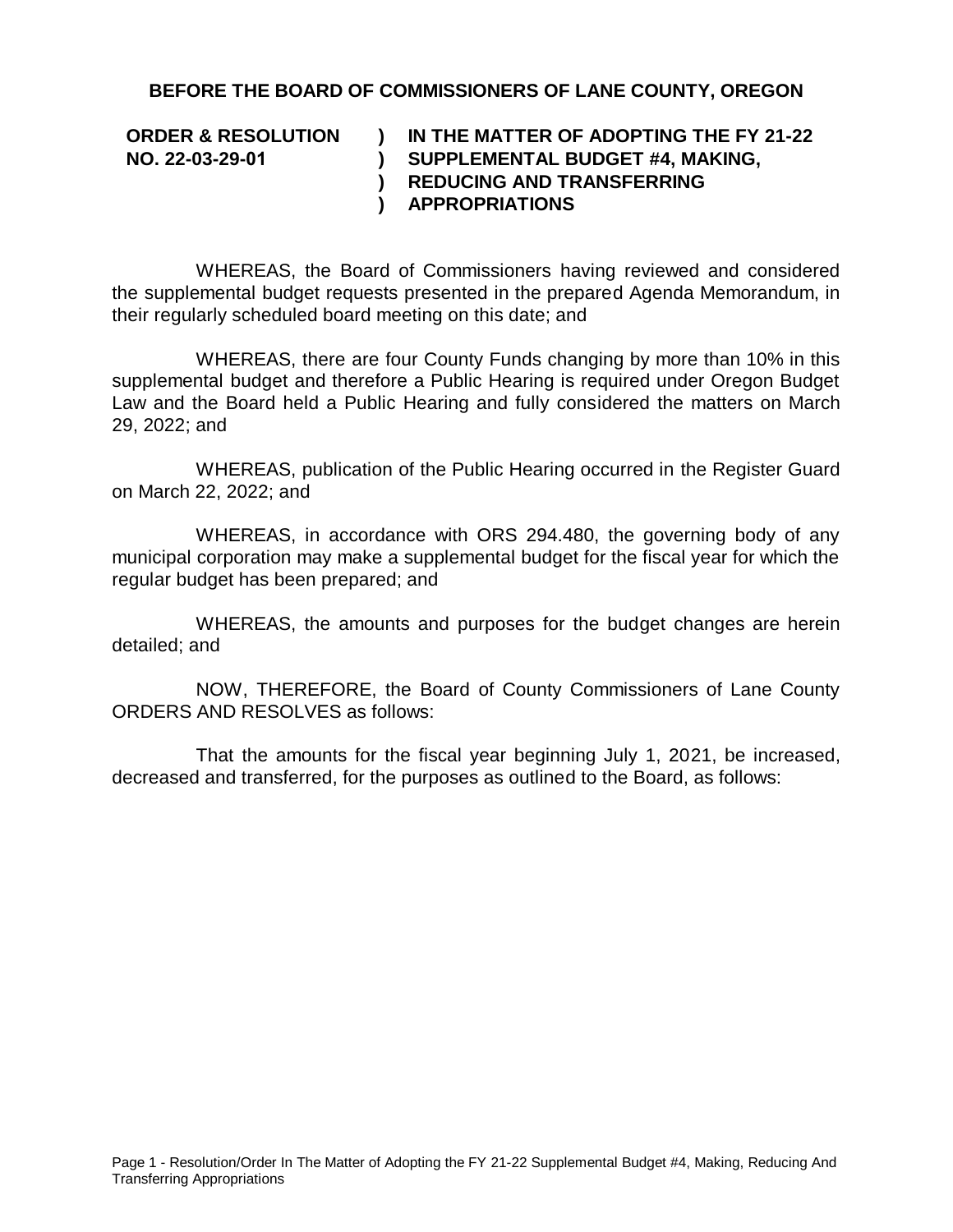| <b>Change Amount</b><br>FTE Chg<br><b>New Fund Total</b><br>136,511,365<br>4,440,375<br>Resources<br>Assessment & Taxation<br>9,263<br>0.00<br>7,459,471<br>4.00<br><b>County Administration</b><br>354,836<br>16,996,107<br>22,227<br>0.00<br>2,193,062<br><b>County Counsel</b><br><b>District Attorney</b><br>20,379<br>0.00<br>11,888,468<br>Human Resources<br>129,369<br>0.00<br>4,160,685<br>37, 181, 261<br>Public Safety (Sheriff's Office)<br>794,183<br>1.00<br>Lane County Office of Emergency Management<br>1,401,576<br>2.00<br>2,344,320<br>Lane County Office of Data & Analytics<br>0.00<br>294,246<br>0<br>Community Justice and Rehabilitation Services<br>184,937<br>3.00<br>184,937<br>Not Allocated to Organizational Unit:<br><b>Materials &amp; Services</b><br>0<br>0.00<br>2,757,128<br><b>Transfers Out</b><br>(249, 587)<br>0.00<br>19,098,248<br>0.00<br>Contingency<br>1,652,000<br>0<br><b>Total Fund Appropriations</b><br>2,667,183<br>10.00<br>106,209,933<br><b>PARKS &amp; OPEN SPACES FUND 216</b><br>Authorized<br><b>Change Amount</b><br>FTE Chg<br><b>New Fund Total</b><br>(33, 247)<br>6,774,182<br>Resources<br><b>Public Works</b><br>76,753<br>0.00<br>5,360,508<br>Not Allocated to Organizational Unit:<br><b>Transfers Out</b><br>0<br>72,875<br>(110,000)<br>322,609<br>Contingency<br>0.00<br><b>Total Fund Appropriations</b><br>(33, 247)<br>5,755,992<br><b>LAW LIBRARY FUND 222</b><br>Authorized<br>FTE Chg<br><b>Change Amount</b><br><b>New Fund Total</b><br>33,137<br>926,917<br>Resources<br>33,137<br>0.00<br><b>County Administration</b><br>355,724<br>Not Allocated to Organizational Unit:<br>$\pmb{0}$<br>Contingency<br>148,975<br><b>Total Fund</b><br>33,137<br>0.00<br>504,699<br><b>GENERAL ROAD FUND 225</b><br>Authorized<br>FTE Chg<br><b>Change Amount</b><br><b>New Fund Total</b><br>4,150,258<br>97,286,886<br>Resources<br><b>Public Works</b><br>(4,004,061)<br>$-1.00$<br>54,853,140<br>Not Allocated to Organizational Unit:<br><b>Transfers Out</b><br>525,216<br>2,745,624<br>Contingency<br>5,685,789<br>0<br><b>Total Fund Appropriations</b><br>(3,478,845)<br>$-1.00$<br>63,284,553 | <b>General Fund 124</b> | Authorized |  |
|------------------------------------------------------------------------------------------------------------------------------------------------------------------------------------------------------------------------------------------------------------------------------------------------------------------------------------------------------------------------------------------------------------------------------------------------------------------------------------------------------------------------------------------------------------------------------------------------------------------------------------------------------------------------------------------------------------------------------------------------------------------------------------------------------------------------------------------------------------------------------------------------------------------------------------------------------------------------------------------------------------------------------------------------------------------------------------------------------------------------------------------------------------------------------------------------------------------------------------------------------------------------------------------------------------------------------------------------------------------------------------------------------------------------------------------------------------------------------------------------------------------------------------------------------------------------------------------------------------------------------------------------------------------------------------------------------------------------------------------------------------------------------------------------------------------------------------------------------------------------------------------------------------------------------------------------------------------------------------------------------------------------------------------------------------------------------------------------------------------------------------------------------------------------------|-------------------------|------------|--|
|                                                                                                                                                                                                                                                                                                                                                                                                                                                                                                                                                                                                                                                                                                                                                                                                                                                                                                                                                                                                                                                                                                                                                                                                                                                                                                                                                                                                                                                                                                                                                                                                                                                                                                                                                                                                                                                                                                                                                                                                                                                                                                                                                                              |                         |            |  |
|                                                                                                                                                                                                                                                                                                                                                                                                                                                                                                                                                                                                                                                                                                                                                                                                                                                                                                                                                                                                                                                                                                                                                                                                                                                                                                                                                                                                                                                                                                                                                                                                                                                                                                                                                                                                                                                                                                                                                                                                                                                                                                                                                                              |                         |            |  |
|                                                                                                                                                                                                                                                                                                                                                                                                                                                                                                                                                                                                                                                                                                                                                                                                                                                                                                                                                                                                                                                                                                                                                                                                                                                                                                                                                                                                                                                                                                                                                                                                                                                                                                                                                                                                                                                                                                                                                                                                                                                                                                                                                                              |                         |            |  |
|                                                                                                                                                                                                                                                                                                                                                                                                                                                                                                                                                                                                                                                                                                                                                                                                                                                                                                                                                                                                                                                                                                                                                                                                                                                                                                                                                                                                                                                                                                                                                                                                                                                                                                                                                                                                                                                                                                                                                                                                                                                                                                                                                                              |                         |            |  |
|                                                                                                                                                                                                                                                                                                                                                                                                                                                                                                                                                                                                                                                                                                                                                                                                                                                                                                                                                                                                                                                                                                                                                                                                                                                                                                                                                                                                                                                                                                                                                                                                                                                                                                                                                                                                                                                                                                                                                                                                                                                                                                                                                                              |                         |            |  |
|                                                                                                                                                                                                                                                                                                                                                                                                                                                                                                                                                                                                                                                                                                                                                                                                                                                                                                                                                                                                                                                                                                                                                                                                                                                                                                                                                                                                                                                                                                                                                                                                                                                                                                                                                                                                                                                                                                                                                                                                                                                                                                                                                                              |                         |            |  |
|                                                                                                                                                                                                                                                                                                                                                                                                                                                                                                                                                                                                                                                                                                                                                                                                                                                                                                                                                                                                                                                                                                                                                                                                                                                                                                                                                                                                                                                                                                                                                                                                                                                                                                                                                                                                                                                                                                                                                                                                                                                                                                                                                                              |                         |            |  |
|                                                                                                                                                                                                                                                                                                                                                                                                                                                                                                                                                                                                                                                                                                                                                                                                                                                                                                                                                                                                                                                                                                                                                                                                                                                                                                                                                                                                                                                                                                                                                                                                                                                                                                                                                                                                                                                                                                                                                                                                                                                                                                                                                                              |                         |            |  |
|                                                                                                                                                                                                                                                                                                                                                                                                                                                                                                                                                                                                                                                                                                                                                                                                                                                                                                                                                                                                                                                                                                                                                                                                                                                                                                                                                                                                                                                                                                                                                                                                                                                                                                                                                                                                                                                                                                                                                                                                                                                                                                                                                                              |                         |            |  |
|                                                                                                                                                                                                                                                                                                                                                                                                                                                                                                                                                                                                                                                                                                                                                                                                                                                                                                                                                                                                                                                                                                                                                                                                                                                                                                                                                                                                                                                                                                                                                                                                                                                                                                                                                                                                                                                                                                                                                                                                                                                                                                                                                                              |                         |            |  |
|                                                                                                                                                                                                                                                                                                                                                                                                                                                                                                                                                                                                                                                                                                                                                                                                                                                                                                                                                                                                                                                                                                                                                                                                                                                                                                                                                                                                                                                                                                                                                                                                                                                                                                                                                                                                                                                                                                                                                                                                                                                                                                                                                                              |                         |            |  |
|                                                                                                                                                                                                                                                                                                                                                                                                                                                                                                                                                                                                                                                                                                                                                                                                                                                                                                                                                                                                                                                                                                                                                                                                                                                                                                                                                                                                                                                                                                                                                                                                                                                                                                                                                                                                                                                                                                                                                                                                                                                                                                                                                                              |                         |            |  |
|                                                                                                                                                                                                                                                                                                                                                                                                                                                                                                                                                                                                                                                                                                                                                                                                                                                                                                                                                                                                                                                                                                                                                                                                                                                                                                                                                                                                                                                                                                                                                                                                                                                                                                                                                                                                                                                                                                                                                                                                                                                                                                                                                                              |                         |            |  |
|                                                                                                                                                                                                                                                                                                                                                                                                                                                                                                                                                                                                                                                                                                                                                                                                                                                                                                                                                                                                                                                                                                                                                                                                                                                                                                                                                                                                                                                                                                                                                                                                                                                                                                                                                                                                                                                                                                                                                                                                                                                                                                                                                                              |                         |            |  |
|                                                                                                                                                                                                                                                                                                                                                                                                                                                                                                                                                                                                                                                                                                                                                                                                                                                                                                                                                                                                                                                                                                                                                                                                                                                                                                                                                                                                                                                                                                                                                                                                                                                                                                                                                                                                                                                                                                                                                                                                                                                                                                                                                                              |                         |            |  |
|                                                                                                                                                                                                                                                                                                                                                                                                                                                                                                                                                                                                                                                                                                                                                                                                                                                                                                                                                                                                                                                                                                                                                                                                                                                                                                                                                                                                                                                                                                                                                                                                                                                                                                                                                                                                                                                                                                                                                                                                                                                                                                                                                                              |                         |            |  |
|                                                                                                                                                                                                                                                                                                                                                                                                                                                                                                                                                                                                                                                                                                                                                                                                                                                                                                                                                                                                                                                                                                                                                                                                                                                                                                                                                                                                                                                                                                                                                                                                                                                                                                                                                                                                                                                                                                                                                                                                                                                                                                                                                                              |                         |            |  |
|                                                                                                                                                                                                                                                                                                                                                                                                                                                                                                                                                                                                                                                                                                                                                                                                                                                                                                                                                                                                                                                                                                                                                                                                                                                                                                                                                                                                                                                                                                                                                                                                                                                                                                                                                                                                                                                                                                                                                                                                                                                                                                                                                                              |                         |            |  |
|                                                                                                                                                                                                                                                                                                                                                                                                                                                                                                                                                                                                                                                                                                                                                                                                                                                                                                                                                                                                                                                                                                                                                                                                                                                                                                                                                                                                                                                                                                                                                                                                                                                                                                                                                                                                                                                                                                                                                                                                                                                                                                                                                                              |                         |            |  |
|                                                                                                                                                                                                                                                                                                                                                                                                                                                                                                                                                                                                                                                                                                                                                                                                                                                                                                                                                                                                                                                                                                                                                                                                                                                                                                                                                                                                                                                                                                                                                                                                                                                                                                                                                                                                                                                                                                                                                                                                                                                                                                                                                                              |                         |            |  |
|                                                                                                                                                                                                                                                                                                                                                                                                                                                                                                                                                                                                                                                                                                                                                                                                                                                                                                                                                                                                                                                                                                                                                                                                                                                                                                                                                                                                                                                                                                                                                                                                                                                                                                                                                                                                                                                                                                                                                                                                                                                                                                                                                                              |                         |            |  |
|                                                                                                                                                                                                                                                                                                                                                                                                                                                                                                                                                                                                                                                                                                                                                                                                                                                                                                                                                                                                                                                                                                                                                                                                                                                                                                                                                                                                                                                                                                                                                                                                                                                                                                                                                                                                                                                                                                                                                                                                                                                                                                                                                                              |                         |            |  |
|                                                                                                                                                                                                                                                                                                                                                                                                                                                                                                                                                                                                                                                                                                                                                                                                                                                                                                                                                                                                                                                                                                                                                                                                                                                                                                                                                                                                                                                                                                                                                                                                                                                                                                                                                                                                                                                                                                                                                                                                                                                                                                                                                                              |                         |            |  |
|                                                                                                                                                                                                                                                                                                                                                                                                                                                                                                                                                                                                                                                                                                                                                                                                                                                                                                                                                                                                                                                                                                                                                                                                                                                                                                                                                                                                                                                                                                                                                                                                                                                                                                                                                                                                                                                                                                                                                                                                                                                                                                                                                                              |                         |            |  |
|                                                                                                                                                                                                                                                                                                                                                                                                                                                                                                                                                                                                                                                                                                                                                                                                                                                                                                                                                                                                                                                                                                                                                                                                                                                                                                                                                                                                                                                                                                                                                                                                                                                                                                                                                                                                                                                                                                                                                                                                                                                                                                                                                                              |                         |            |  |
|                                                                                                                                                                                                                                                                                                                                                                                                                                                                                                                                                                                                                                                                                                                                                                                                                                                                                                                                                                                                                                                                                                                                                                                                                                                                                                                                                                                                                                                                                                                                                                                                                                                                                                                                                                                                                                                                                                                                                                                                                                                                                                                                                                              |                         |            |  |
|                                                                                                                                                                                                                                                                                                                                                                                                                                                                                                                                                                                                                                                                                                                                                                                                                                                                                                                                                                                                                                                                                                                                                                                                                                                                                                                                                                                                                                                                                                                                                                                                                                                                                                                                                                                                                                                                                                                                                                                                                                                                                                                                                                              |                         |            |  |
|                                                                                                                                                                                                                                                                                                                                                                                                                                                                                                                                                                                                                                                                                                                                                                                                                                                                                                                                                                                                                                                                                                                                                                                                                                                                                                                                                                                                                                                                                                                                                                                                                                                                                                                                                                                                                                                                                                                                                                                                                                                                                                                                                                              |                         |            |  |
|                                                                                                                                                                                                                                                                                                                                                                                                                                                                                                                                                                                                                                                                                                                                                                                                                                                                                                                                                                                                                                                                                                                                                                                                                                                                                                                                                                                                                                                                                                                                                                                                                                                                                                                                                                                                                                                                                                                                                                                                                                                                                                                                                                              |                         |            |  |
|                                                                                                                                                                                                                                                                                                                                                                                                                                                                                                                                                                                                                                                                                                                                                                                                                                                                                                                                                                                                                                                                                                                                                                                                                                                                                                                                                                                                                                                                                                                                                                                                                                                                                                                                                                                                                                                                                                                                                                                                                                                                                                                                                                              |                         |            |  |
|                                                                                                                                                                                                                                                                                                                                                                                                                                                                                                                                                                                                                                                                                                                                                                                                                                                                                                                                                                                                                                                                                                                                                                                                                                                                                                                                                                                                                                                                                                                                                                                                                                                                                                                                                                                                                                                                                                                                                                                                                                                                                                                                                                              |                         |            |  |
|                                                                                                                                                                                                                                                                                                                                                                                                                                                                                                                                                                                                                                                                                                                                                                                                                                                                                                                                                                                                                                                                                                                                                                                                                                                                                                                                                                                                                                                                                                                                                                                                                                                                                                                                                                                                                                                                                                                                                                                                                                                                                                                                                                              |                         |            |  |
|                                                                                                                                                                                                                                                                                                                                                                                                                                                                                                                                                                                                                                                                                                                                                                                                                                                                                                                                                                                                                                                                                                                                                                                                                                                                                                                                                                                                                                                                                                                                                                                                                                                                                                                                                                                                                                                                                                                                                                                                                                                                                                                                                                              |                         |            |  |
|                                                                                                                                                                                                                                                                                                                                                                                                                                                                                                                                                                                                                                                                                                                                                                                                                                                                                                                                                                                                                                                                                                                                                                                                                                                                                                                                                                                                                                                                                                                                                                                                                                                                                                                                                                                                                                                                                                                                                                                                                                                                                                                                                                              |                         |            |  |
|                                                                                                                                                                                                                                                                                                                                                                                                                                                                                                                                                                                                                                                                                                                                                                                                                                                                                                                                                                                                                                                                                                                                                                                                                                                                                                                                                                                                                                                                                                                                                                                                                                                                                                                                                                                                                                                                                                                                                                                                                                                                                                                                                                              |                         |            |  |
|                                                                                                                                                                                                                                                                                                                                                                                                                                                                                                                                                                                                                                                                                                                                                                                                                                                                                                                                                                                                                                                                                                                                                                                                                                                                                                                                                                                                                                                                                                                                                                                                                                                                                                                                                                                                                                                                                                                                                                                                                                                                                                                                                                              |                         |            |  |
|                                                                                                                                                                                                                                                                                                                                                                                                                                                                                                                                                                                                                                                                                                                                                                                                                                                                                                                                                                                                                                                                                                                                                                                                                                                                                                                                                                                                                                                                                                                                                                                                                                                                                                                                                                                                                                                                                                                                                                                                                                                                                                                                                                              |                         |            |  |
|                                                                                                                                                                                                                                                                                                                                                                                                                                                                                                                                                                                                                                                                                                                                                                                                                                                                                                                                                                                                                                                                                                                                                                                                                                                                                                                                                                                                                                                                                                                                                                                                                                                                                                                                                                                                                                                                                                                                                                                                                                                                                                                                                                              |                         |            |  |
|                                                                                                                                                                                                                                                                                                                                                                                                                                                                                                                                                                                                                                                                                                                                                                                                                                                                                                                                                                                                                                                                                                                                                                                                                                                                                                                                                                                                                                                                                                                                                                                                                                                                                                                                                                                                                                                                                                                                                                                                                                                                                                                                                                              |                         |            |  |
|                                                                                                                                                                                                                                                                                                                                                                                                                                                                                                                                                                                                                                                                                                                                                                                                                                                                                                                                                                                                                                                                                                                                                                                                                                                                                                                                                                                                                                                                                                                                                                                                                                                                                                                                                                                                                                                                                                                                                                                                                                                                                                                                                                              |                         |            |  |
|                                                                                                                                                                                                                                                                                                                                                                                                                                                                                                                                                                                                                                                                                                                                                                                                                                                                                                                                                                                                                                                                                                                                                                                                                                                                                                                                                                                                                                                                                                                                                                                                                                                                                                                                                                                                                                                                                                                                                                                                                                                                                                                                                                              |                         |            |  |
|                                                                                                                                                                                                                                                                                                                                                                                                                                                                                                                                                                                                                                                                                                                                                                                                                                                                                                                                                                                                                                                                                                                                                                                                                                                                                                                                                                                                                                                                                                                                                                                                                                                                                                                                                                                                                                                                                                                                                                                                                                                                                                                                                                              |                         |            |  |
|                                                                                                                                                                                                                                                                                                                                                                                                                                                                                                                                                                                                                                                                                                                                                                                                                                                                                                                                                                                                                                                                                                                                                                                                                                                                                                                                                                                                                                                                                                                                                                                                                                                                                                                                                                                                                                                                                                                                                                                                                                                                                                                                                                              |                         |            |  |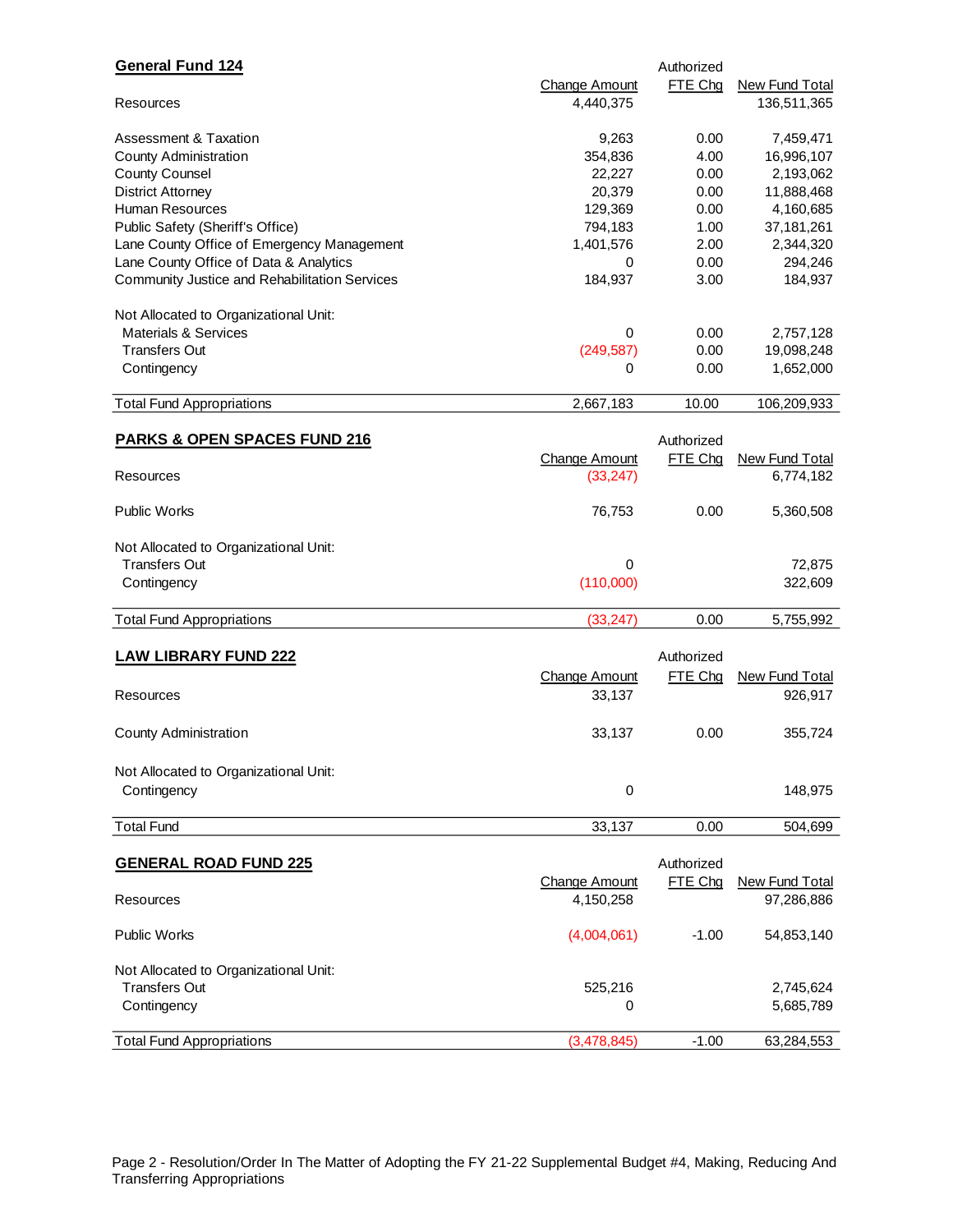| <b>AMERICAN RESCUE PLAN FUND 255</b>      |                      | Authorized |                       |
|-------------------------------------------|----------------------|------------|-----------------------|
|                                           | <b>Change Amount</b> | FTE Chg    | New Fund Total        |
| Resources                                 | 13,035,161           |            | 87,316,294            |
| Not Allocated to Organizational Unit:     |                      |            |                       |
| Materials & Services                      | 13,871,977           |            | 31,166,234            |
| <b>Total Fund Appropriations</b>          | 13,871,977           | 0.00       | 31,166,234            |
| <b>SPECIAL REVENUE FUND 260</b>           |                      | Authorized |                       |
|                                           | <b>Change Amount</b> | FTE Chg    | <b>New Fund Total</b> |
| Resources                                 | (260, 465)           |            | 43,840,513            |
| County Administration                     | (332, 241)           | (3.00)     | 13,815,454            |
| <b>District Attorney</b>                  | $\Omega$             | 0.00       | 1,268                 |
| Public Safety (Sheriff's Office)          | 572,491              | 0.00       | 8,672,113             |
| <b>Public Works</b>                       | 0                    | 0.00       | 262,880               |
| Not Allocated to Organizational Unit:     |                      |            |                       |
| Materials & Services                      | 0                    |            | 6,846,835             |
| Capital                                   | 0                    |            | 50,000                |
| <b>Transfers Out</b>                      | (44, 405)            |            | 653,827               |
| Contingency                               | (12, 471)            |            | 2,061,804             |
| <b>Total Fund Appropriations</b>          | 183,374              | (3.00)     | 32,364,181            |
| INTERGOVERNMENTAL HUMAN SERVICES FUND 285 |                      | Authorized |                       |

| <b>INTERGOVERNMENTAL HUMAN SERVICES FUND 285</b>              |                               | Authorized |                              |
|---------------------------------------------------------------|-------------------------------|------------|------------------------------|
| Resources                                                     | Change Amount<br>(16,706,504) | FTE Cha    | New Fund Total<br>96,066,969 |
| <b>Health &amp; Human Services</b>                            | (18, 456, 504)                | $-1.20$    | 85,773,472                   |
| Not Allocated to Organizational Unit:<br><b>Transfers Out</b> | 750,000                       |            | 6,870,594                    |
| Contingency                                                   | 0                             |            | 25,000                       |
| <b>Total Fund Appropriations</b>                              | (17,706,504)                  | $-1.20$    | 92.669.066                   |

| <b>HEALTH &amp; HUMAN SERVICES FUND 286</b> | Change Amount | Authorized<br>FTE Cha | New Fund Total |
|---------------------------------------------|---------------|-----------------------|----------------|
| Resources                                   | 1,003,119     |                       | 185,665,729    |
| Health & Human Services                     | 968.967       | 5.08                  | 148,729,883    |
| Not Allocated to Organizational Unit:       |               |                       |                |
| <b>Transfers Out</b>                        | 34,152        |                       | 6,442,489      |
| Contingency                                 | 0             |                       | 20,867,187     |
| <b>Total Fund Appropriations</b>            | 1,003,119     | 5.08                  | 176,039,559    |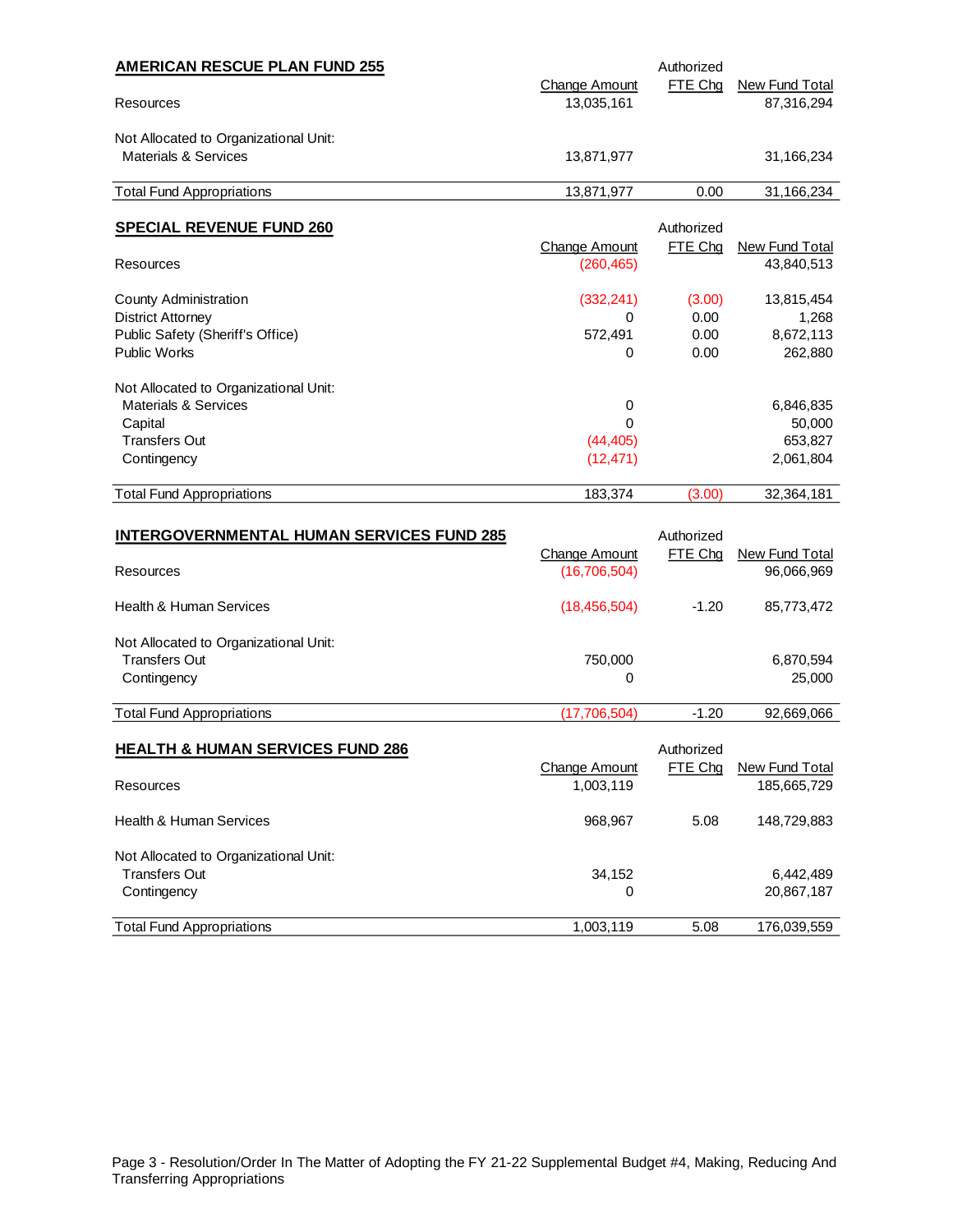| <b>LOCAL OPTION TAX LEVY FUND 290</b>                       |                          | Authorized   |                              |
|-------------------------------------------------------------|--------------------------|--------------|------------------------------|
| Resources                                                   | Change Amount<br>653,587 | FTE Cha      | New Fund Total<br>45,686,001 |
| Health & Human Services<br>Public Safety (Sheriff's Office) | 0<br>33.022              | 0.00<br>0.00 | 2,319,262<br>20,159,660      |
| Not Allocated to Organizational Unit:<br>Contingency        | 0                        |              | 4,856,855                    |
| <b>Total Fund Appropriations</b>                            | 33.022                   | 0.00         | 27.335.777                   |

| <b>CAPITAL IMPROVEMENT FUND 435</b>   | Authorized                 |         |                              |  |
|---------------------------------------|----------------------------|---------|------------------------------|--|
| Resources                             | Change Amount<br>1,093,400 | FTE Cha | New Fund Total<br>33,481,616 |  |
| County Administration                 | 1,093,400                  |         | 31,899,850                   |  |
| Not Allocated to Organizational Unit: |                            |         |                              |  |
| <b>Transfers Out</b>                  | 0                          |         | 1,151,093                    |  |
| Contingency                           | 0                          |         | 430,673                      |  |
| <b>Total Fund Appropriations</b>      | 1,093,400                  | 0.00    | 33,481,616                   |  |

| <b>LANE EVENTS CENTER FUND 521</b>    | Change Amount | Authorized<br>FTE Chq | New Fund Total |
|---------------------------------------|---------------|-----------------------|----------------|
| Resources                             | 5,558         |                       | 10,245,960     |
| <b>Public Works</b>                   | 5,558         | 0.00                  | 4,350,286      |
| Not Allocated to Organizational Unit: |               |                       |                |
| <b>Transfers Out</b>                  | 0             |                       | 527,391        |
| Contingency                           | 0             |                       | 2,001,731      |
| <b>Total Fund Appropriations</b>      | 5,558         | 0.00                  | 6,879,408      |

| <b>SOLID WASTE DISPOSAL FUND 530</b>  |                        |         |                              |
|---------------------------------------|------------------------|---------|------------------------------|
| Resources                             | Change Amount<br>7,411 | FTE Chg | New Fund Total<br>63,733,762 |
| <b>Public Works</b>                   | 280,504                | (1.00)  | 27,345,015                   |
| Not Allocated to Organizational Unit: |                        |         |                              |
| <b>Transfers Out</b>                  | 91,907                 |         | 4,853,907                    |
| Contingency                           | 0                      |         | 2,169,275                    |
| <b>Total Fund</b>                     | 372.411                | (1.00)  | 34,368,197                   |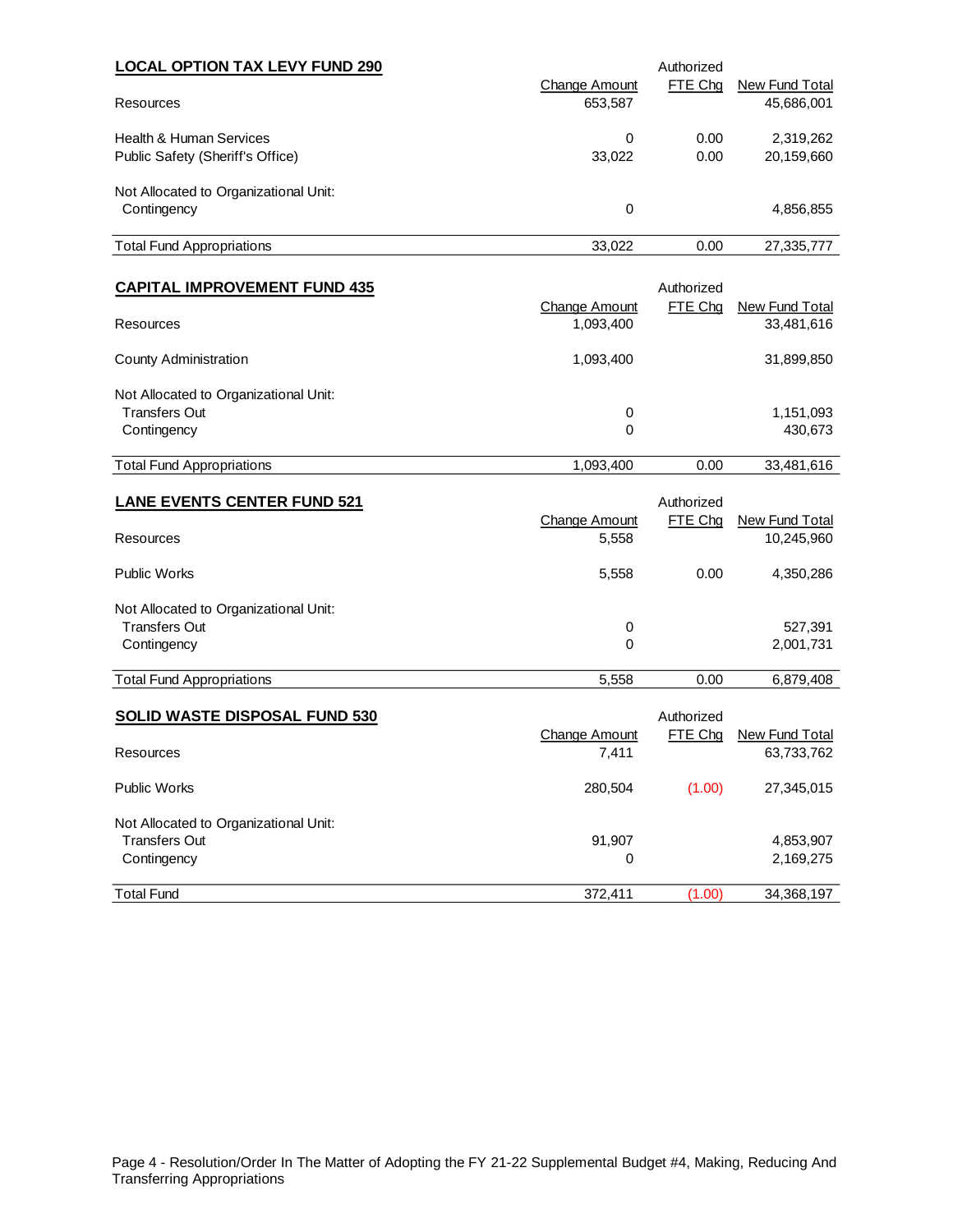| <b>CORRECTIONS COMMISSARY FUND 539</b>     |                                | Authorized            |                                  |
|--------------------------------------------|--------------------------------|-----------------------|----------------------------------|
| Resources                                  | <b>Change Amount</b><br>0      | FTE Chg               | <b>New Fund Total</b><br>889,992 |
| Public Safety (Sheriff's Office)           | 200,000                        |                       | 304,497                          |
| Not Allocated to Organizational Unit:      |                                |                       |                                  |
| Contingency                                | 0                              |                       | 117,792                          |
| <b>Total Fund</b>                          | 200,000                        | 0.00                  | 422,289                          |
| <b>LAND MANAGEMENT FUND 570</b>            |                                | Authorized            |                                  |
| Resources                                  | <b>Change Amount</b><br>12,968 | FTE Chg               | New Fund Total<br>17,433,114     |
| <b>Public Works</b>                        | 12,968                         |                       | 8,737,617                        |
| Not Allocated to Organizational Unit:      |                                |                       |                                  |
| <b>Transfers Out</b>                       | 0                              |                       | 368,631                          |
| Contingency                                | 0                              |                       | 1,206,532                        |
| <b>Total Fund Appropriations</b>           | 12,968                         | 0.00                  | 10,312,780                       |
|                                            |                                |                       |                                  |
| <b>MOTOR &amp; EQUIPMENT POOL FUND 619</b> | <b>Change Amount</b>           | Authorized<br>FTE Chg | <b>New Fund Total</b>            |
| Resources                                  | 3,705                          |                       | 38,780,819                       |
| Public Safety (Sheriff's Office)           | (290, 055)                     | 0.00                  | 1,874,578                        |
| <b>Public Works</b>                        | 12,207                         | 0.50                  | 11,799,783                       |
| Not Allocated to Organizational Unit:      |                                |                       |                                  |
| <b>Transfers Out</b>                       | 350,000                        |                       | 593,778                          |
| Contingency                                | (19,966)                       |                       | 3,175,866                        |
| <b>Total Fund Appropriations</b>           | 52,186                         | 0.50                  | 17,444,005                       |
|                                            |                                |                       |                                  |
| <b>TECHNOLOGY REPLACEMENT FUND 653</b>     | <b>Change Amount</b>           | Authorized<br>FTE Chg | <b>New Fund Total</b>            |
| Resources                                  | 0                              |                       | 4,904,362                        |
| <b>Technology Services</b>                 | $\pmb{0}$                      |                       | 2,720,656                        |
| Not Allocated to Organizational Unit:      |                                |                       |                                  |
| Contingency                                | (272, 519)                     |                       | 81,509                           |
| <b>Transfers Out</b>                       | 272,519                        |                       | 272,519                          |
| <b>Total Fund Appropriations</b>           | 0                              | 0.00                  | 3,074,684                        |
| <b>TECHNOLOGY SERVICES FUND 654</b>        |                                | Authorized            |                                  |
|                                            | <b>Change Amount</b>           | FTE Chg               | <b>New Fund Total</b>            |
| Resources                                  | 323,170                        |                       | 16,258,991                       |
| <b>Technology Services</b>                 | 50,651                         | 1.25                  | 15,547,886                       |
| Not Allocated to Organizational Unit:      |                                |                       |                                  |
| Contingency                                | 272,519                        |                       | 711,105                          |
| <b>Total Fund</b>                          | 323,170                        | 1.25                  | 16,258,991                       |